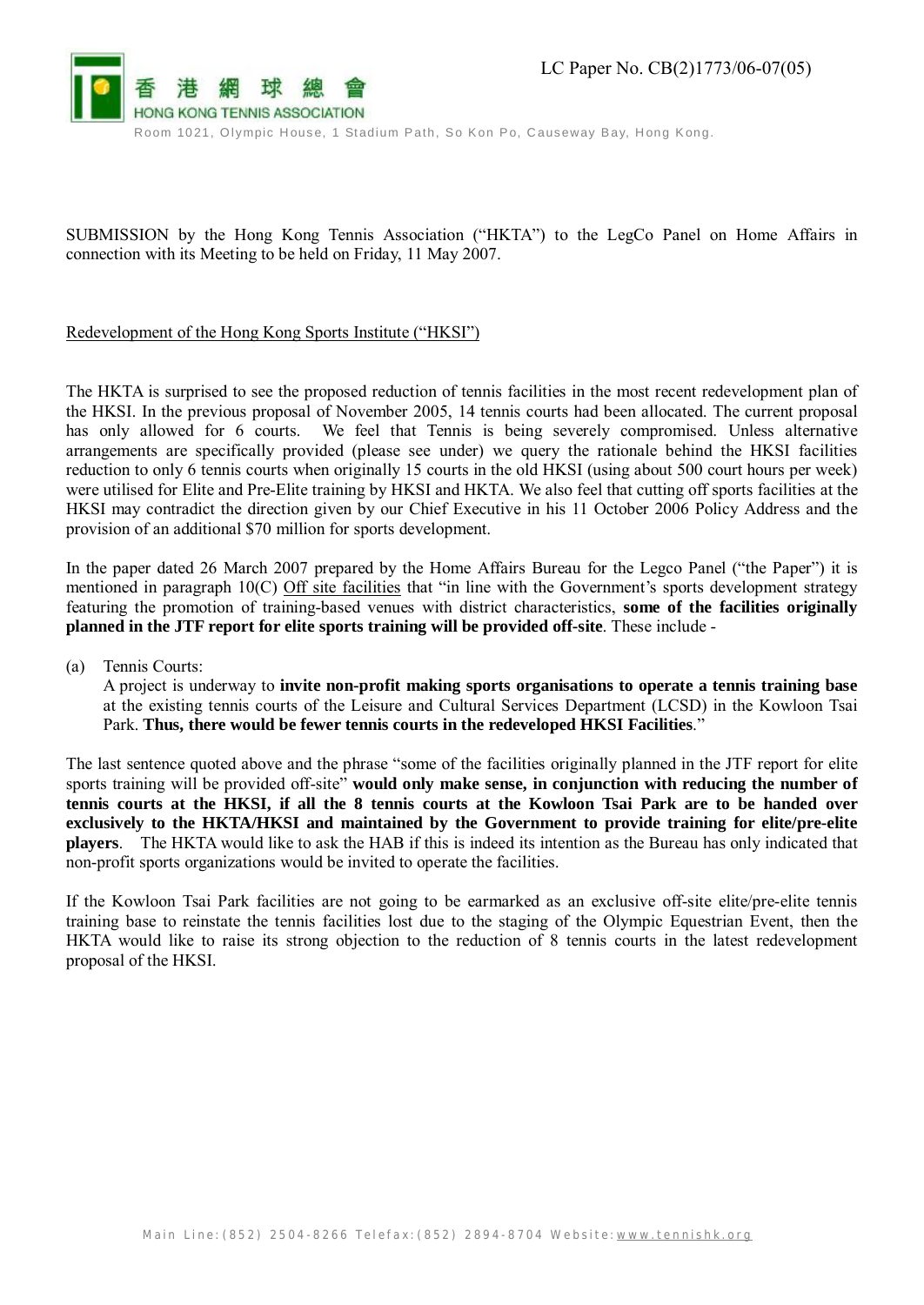

Written Submission to Panel Page 2

## The HKSI Elite Training Funds Allocation

We would like to query the criteria applied by HKSI in funding the 13 Elite sports under its umbrella as there are big diversities in the total amounts allocated to each of the 13 Elite sports. (see Appendix 1 attached) It is apparent from looking at the HKSI figures of 2006 that the sports receiving the least fundings are the ones that are suffering or are likely to lose Elite Sports status.

It appears that the amounts of HKSI funding allocated to the various Elite sports are only dependant on the number of the medals won by each sport, or on the potential of the sport to win medals. It also appears that HKSI has given none or only little consideration on **the relative costs of each sport in training at the elite level**, nor of **the relative prize-monies each sport is commanding at the professional level as a yardstick for resources required** (Tennis is one of the 3 highest prized individual sports, along with golf and motor-racing). One other important funding criterion HKSI has not applied is **the total number of full-time professional sportspersons competing worldwide in the sport**, as this would have a large impact on the competitiveness HKSI will confront to produce elite athletes. If the foregoing factors are taken into consideration, Hong Kong would not end up pouring exorbitant fundings into the least popular or least competitive sports at the expense of other much more competitive and more popular sports in its quest to achieve sports excellence.

We feel that the present elite sports funding criteria and indeed the elite sports development policy of Hong Kong show a deficiency in the system in placing unreasonable emphasis on medal-winning sports and cannot be conducive to the popular and overall development of sports in Hong Kong.

We propose that the future elite training funds allocation should either take into consideration of the above, or have all the 13 elite sports being allocated equal funding in order that each sport can be given equal opportunity to groom its own elite athletes.

## Sports facilities

Hong Kong is sadly lacking in the provision of sports facilities, especially those for major sports events. We are far behind many capital cities in Asia; and in China, Shenzhen, Guangzhou, Nanjing, Chengsha, Beijing and Shanghai to name a few. All these cities have far superior facilities, including indoors stadia, to run major sports events. Hong Kong does not even have at the present time a large indoor sports arena/stadium.

In the case of tennis if a major professional (ATP or WTA) tour event were to be staged in Hong Kong the only facility available is in the Victoria Park, which Centre Court was built 26 years ago in 1981. Even with the proposed new improvements, the Centre Court will still not be of an international standard with regard to seating capacity and players/officials/media areas (Victoria Park Centre Court has a seating capacity of only 3,611, as compared with the standard capacity requirement of 5000 for ATP or WTA events), and it is probable that were Hong Kong to be in a bidding position with another city in Asia to buy and host a professional event, we would lose out due to these shortcomings.

Where major cities in the world take pride in modernizing their sports facilities wherein major sports events are hosted to enhance their city profiles, this is one area Hong Kong is severely lagging behind. We urge the HKSAR Government to seriously revamp its policy, and utilize sports to enhance the profile of Hong Kong as a modern city.

Hong Kong Tennis Association May 2007